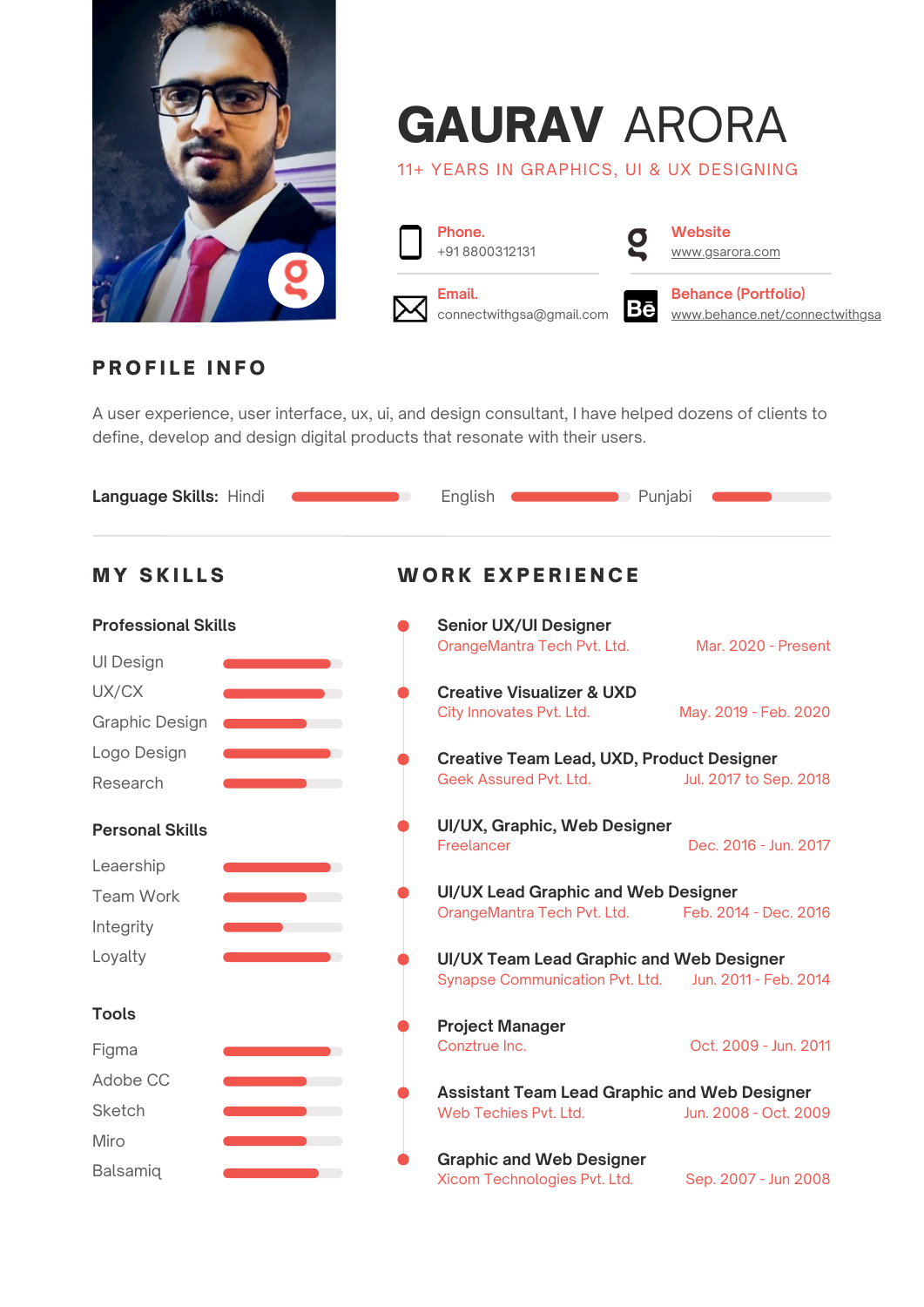## **EDUCATION**

#### **CERTIFICATION**



# ROLES AND RESPONSIBILITIES

### **INFORMATION ARCHITECT (IA)**

The information architect is the "master planner" of the website. The IA will gather and document requirements, including key objectives, functional requirements and content requirements. The IA will work closely with the UX designer and the Project Manager, and in some cases, the same person may play more than one (or all) of these roles.

Key relationships: UX designer, QA tester and PM Key deliverables: Site map and requirements documentation

# USER EXPERIENCE (UX) DESIGNER:

The UX designer uses the defined functional and content requirements for the site to develop a set of wireframe designs and flowcharts describing how users will interact with the site. Wireframes are "sketches" of page layouts indicating where functional elements and content will be placed on individual site pages, and flowcharts describe multi-step (and therefore, usually multi-page) processes users will follow to complete tasks on the website. The UX designer works

closely with the IA in developing an overall strategic plan for building the website, and with the project manager to keep the project on target.

Key relationships: Information architect, UI designer, developer, QA tester and PM Key deliverables: Wireframes and flowcharts

# **U S E R I N T E R F A C E ( U I ) D E S I G N E R**

The UI designer, also referred to as a web designer or graphic designer, is concerned with the visual presentation of the website. The UI designer may work with other graphic or print designers to coordinate the website's appearance with related materials, or if appropriate start from scratch to develop a visual identity, including logos, fonts and color palettes. The UI designer then takes these elements, along with the UX designer's wireframes, and develops a set of web page designs with full visual treatments. The UI designer may then turn these designs into web page templates using HTML and CSS, or may coordinate this task with the web developer.

Key relationships: UX designer, web developer and PM Key deliverables: Web page designs, Mobile screens design